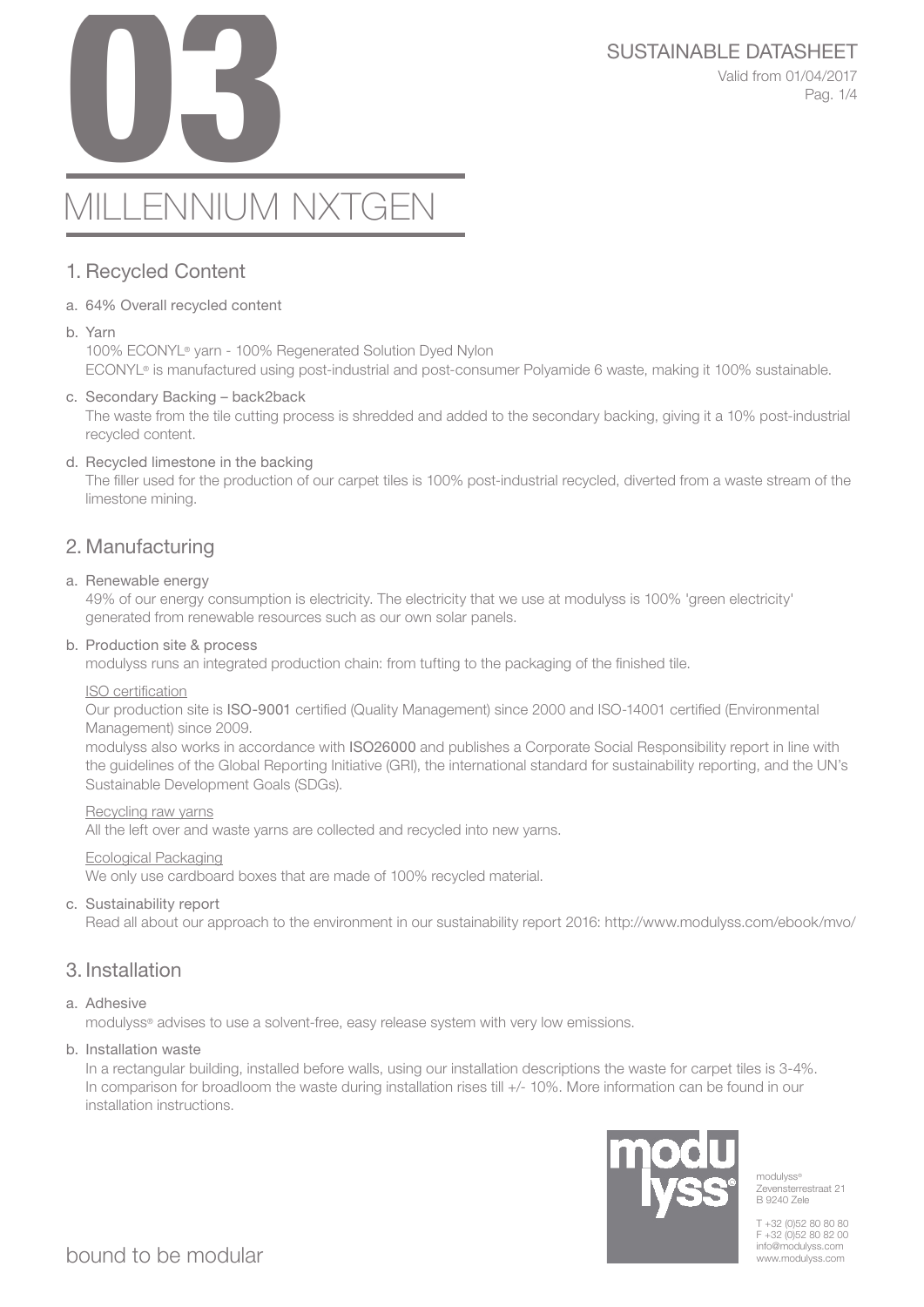# SUSTAINABLE DATASHEET

# product: Millennium Nxtgen Pag. 2/4

# 4. End of Life

a. Re-use

At the end of life, after cleaning, carpet tiles can be re-used in non-critical areas, to extend the product life.

b. Recycling

Carpet tiles can be used as raw material for the backing of new carpet tiles in our back2back program.

c. CARE

Partnership modulyss®/Vanheede Environment Group in which carpet tiles are converted into secondary fuel to reduce  $\mathrm{CO}_2$  emissions significantly. The minerals are extracted from the carpet tiles and recycled into raw material for the cement production industry, which results in  $\pm$  50% recycling of our carpet tiles.

# 5. Voc's & Chemical Substances

This product fulfills the testing criteria for emissions of:

- a. CRI (US and international) Carpet & Rug Institute Compliant to the requirements of Green Label Plus, GLP 1100 (see LEED®, point 6.b)
- b. GUT (DE)

Gemeinschaft Umwelfreundlicher Teppichboden TVOC28<100 μg/m³ This product meets the GUT-criteria, GUT-license number is S3ED8F90. These criteria include VOC tresholds, odour and chemical substances.

c. REACH (EU)

modulyss® complies with the strict European REACH standards.

d. Sundahus (SE)

SundaHus Miljödata is a system of health and environmental assessment of products in the construction and real estatebusinesses. The core of the system is a database of substances, materials and products. B-rating.

e. M1 (FI)

This certificate is granted by the Building Information Foundation RTS sr. The aim of the classification is to enhance the development and the use of low-emitting building materials to create a healthy indoor environment.

# 6. Environmental Product Declaration (EPD)

An EPD is a standardized way to provide information on the environmental impact of a product during the entire life. They include information on the environmental impact of raw material extraction and production, energy use and efficiency, content of materials and chemical substances, emissions to air, soil and water and waste generation. A product-specific EPD in accordance with the ISO14025 and EN15804, is available for this product. The EPD-declaration-number is EPD-MOD-20150329-CBC1-EN.



modulyss<sup>®</sup> Zevensterrestraat 21 B 9240 Zele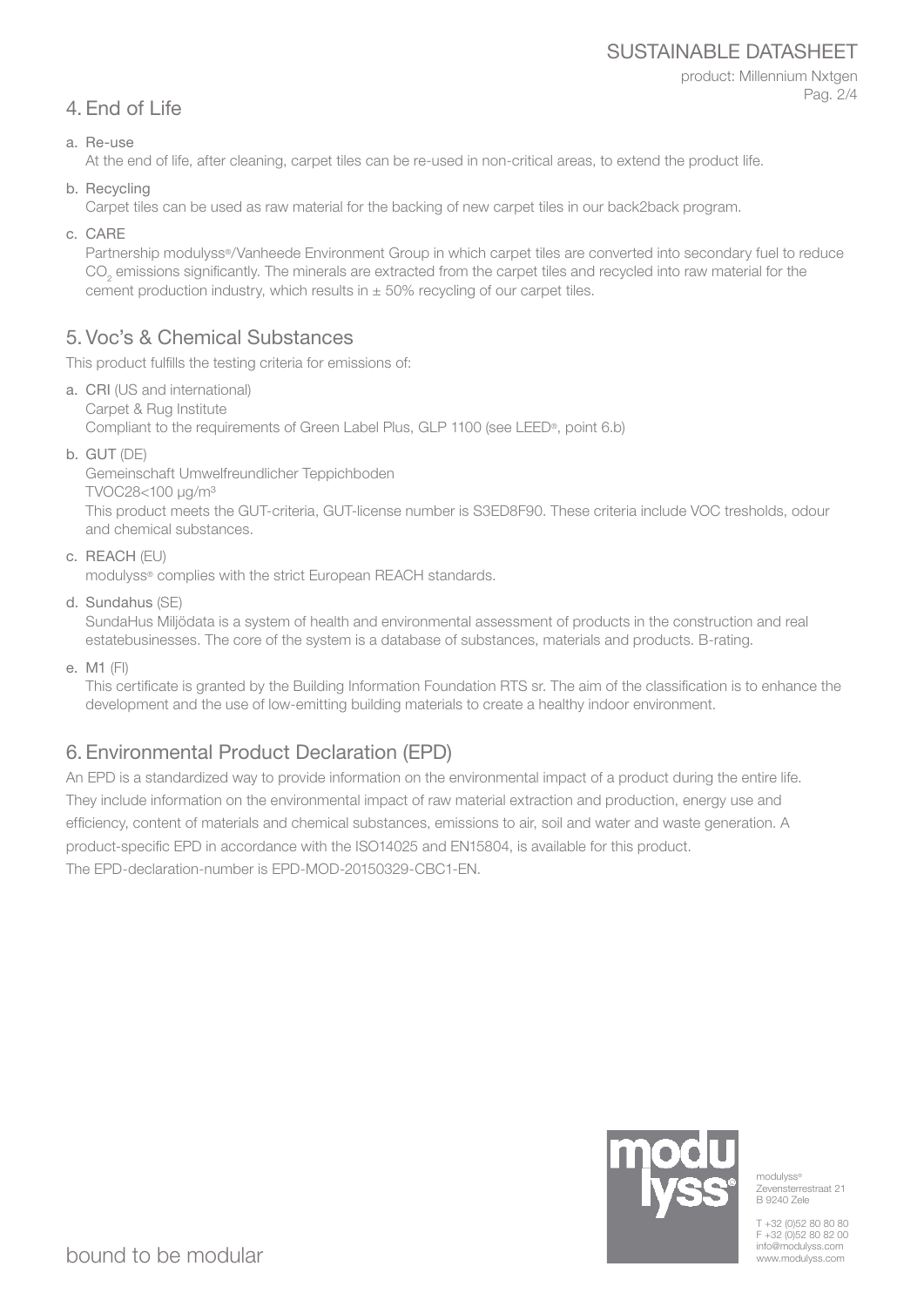SUSTAINABLE DATASHEET

# 7. Compliance to Green Building Certifications

product: Millennium Nxtgen Pag. 3/4

# a. BRE Global (UK)

Building Research Establishment This product can contribute towards credits in:

### Hea 02 – Indoor Air Quality

To recognise and encourage a healthy internal environment through the specification and installation of appropriate ventilation, equipment and finishes.

- Use of a low-emission adhesive on installation (BN EN 13999-1:2007) can contribute to this credit.
- modulyss<sup>®</sup> carpet tiles meet the requirements of EN14041, including E1 classification for formaldehyde emissions, and can contribute to the credit for a healthy indoor air quality.

# Hea 05 – Acoustic performance

To ensure the buildings' acoustic performance including sound insulation meet the appropriate standards for its purpose. This product is highly sound-absorbent. It reduces contact noise by 25 decibels (ΔL<sub>w</sub> - ISO 10140) and has an absorption coefficient of 0.15 (ISO 354).

# MAT 1 – Life Cycle Impact

BREEAM Rating Offices

# Certificate ENP 428 au, A+ rating - Eco Point score 0,255

To recognise and encourage the use of construction materials with a low environmental impact (including embodied carbon) over the full life cycle of the building. For more information on the Green Guide to Specification visit www.bre. co.uk/greenguide or www.greenbooklive.com

#### MAT 5 – Designing for Robustness

To recognise and encourage adequate protection of exposed elements of the building and landscape, therefore minimising the frequency of replacement and maximising materials optimisation. This product satisfies the requirements of EN1307 classification, class 33 - LC1 for intensive use in a contract environment.

#### WST 01 – Construction Waste Management

To promote resource efficiency via the effective management and reduction of construction waste. This product can contribute to waste reduction on site. See item 3, installation, for more details. Concerns cutting waste on installation of carpet tiles.

#### b. LEED (US and international)

Leadership in Energy and Environmental Design modulyss products can contribute to the following LEED v4 credits:

- MR credit: Interiors Life-Cycle Impact Reduction
- MR credit: Building product disclosure and optimization Environmental Product Declarations
- MR credit: Building product disclosure and optimization Sourcing of raw materials MR4 Post-Industrial recycled content: 57% MR4 Post-Consumer recycled content: 7%
- MR credit: Building product disclosure and optimisation Material ingredients
- MR credit: Construction and demolition waste management
- EQ credit: Low emitting materials
- EQ credit: Indoor air quality assesment
- EQ credit: Acoustic performance.

Products are not reviewed under LEED, LEED credit requirements cover the performance of materials in aggregate, not the performance of individual products of brands. For more information on LEED, visit www.usgbc.org/contact

c. HQE (FR)

Haute Qualité Environnementale

In 2005 modulyss® was awarded the HQE certificate by FDES in accordance with NF P01 010. This product can contribute to seven of the 13 HQE targets as follows:



modulyss® Zevensterrestraat 21 B 9240 Zele